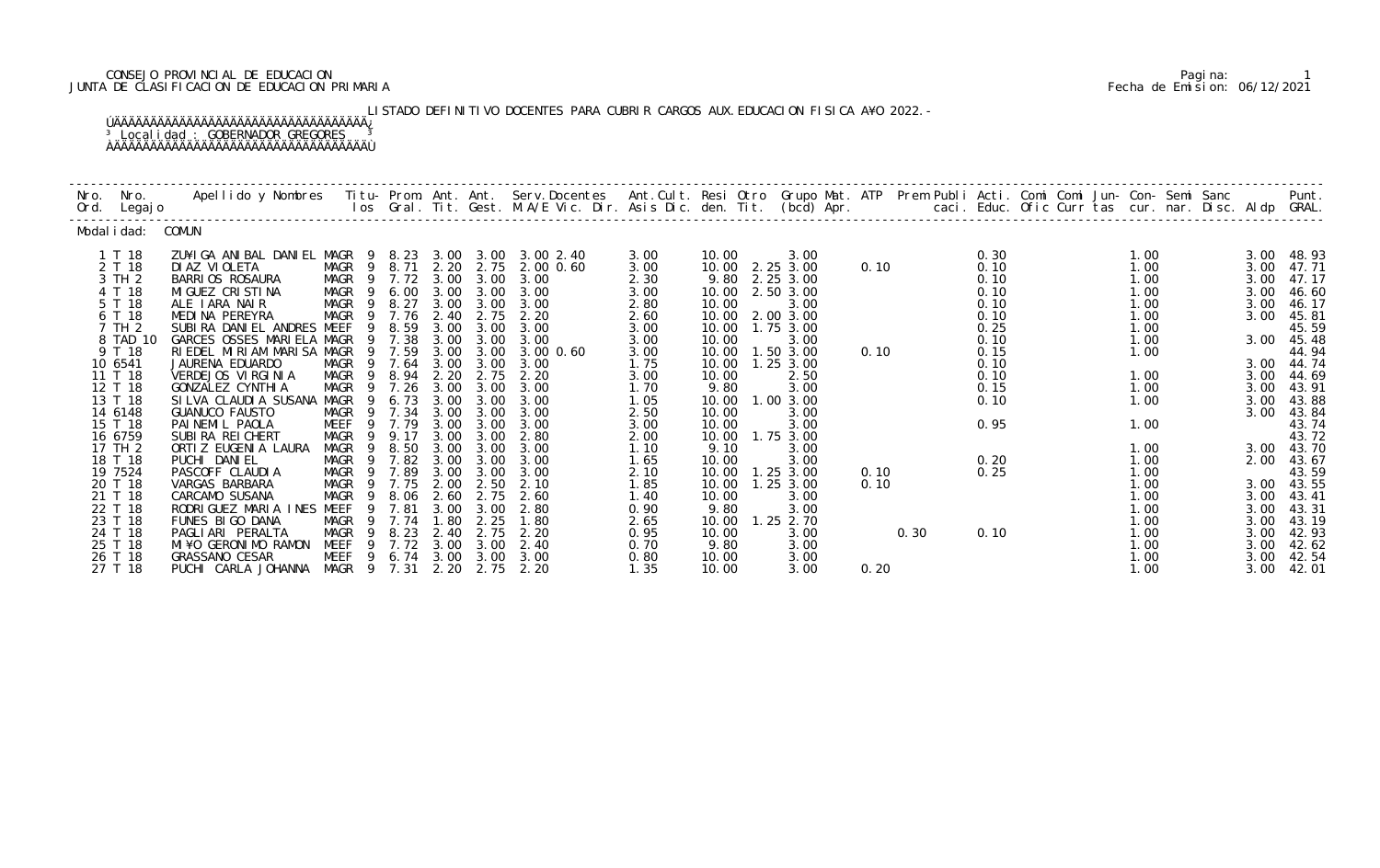## CONSEJO PROVINCIAL DE EDUCACION Pagina: 2 JUNTA DE CLASIFICACION DE EDUCACION PRIMARIA Fecha de Emision: 06/12/2021

LISTADO DEFINITIVO DOCENTES PARA CUBRIR CARGOS AUX.EDUCACION FISICA A¥O 2022.-

# ÚÄÄÄÄÄÄÄÄÄÄÄÄÄÄÄÄÄÄÄÄÄÄÄÄÄÄÄÄÄÄÄÄÄÄÄ¿ <sup>3</sup> Localidad : GOBERNADOR GREGORES <sup>3</sup> ÀÄÄÄÄÄÄÄÄÄÄÄÄÄÄÄÄÄÄÄÄÄÄÄÄÄÄÄÄÄÄÄÄÄÄÄÙ

|                      |                                                 |                                                |                |        |      |                  |                                    |              |               |                                      |      |                                     |      |               |      |                  |      | Punt.               |
|----------------------|-------------------------------------------------|------------------------------------------------|----------------|--------|------|------------------|------------------------------------|--------------|---------------|--------------------------------------|------|-------------------------------------|------|---------------|------|------------------|------|---------------------|
| 28 7639              | NAVARRO M DEL VALLE MAGR 9 6.68 3.00 3.00 3.00  |                                                |                |        |      |                  |                                    | 3.00         |               | 10.00  1.00  3.00                    |      |                                     |      |               |      |                  |      | 41.68               |
| 29 5611              | PUCHI MIREYA MARIBEL MEEF 9 8.09 3.00 3.00 2.20 |                                                |                |        |      |                  |                                    | 2.90         | 10.00         |                                      |      |                                     | 0.30 |               |      |                  |      | 41.49               |
| 30 7748              | ARREYGADA JUAN JOSE MAGR 9 7.86 2.80 3.00 2.80  |                                                |                |        |      |                  |                                    | 0.80         | 10.00         |                                      |      |                                     |      |               |      |                  |      | 40.26               |
| 31 6406              | HERBER DARIO                                    |                                                |                |        |      |                  | MEEF 9 7.03 3.00 3.00 2.20         | 2.65         | 9.10          |                                      |      | $\frac{3.00}{3.00}$<br>3.00<br>3.00 | 0.30 | $1.00$<br>2.0 |      |                  |      | 39.28               |
| 32 9016              | NAVARRO HUGO LUIS MAGR 9 6.54 2.60              |                                                |                |        |      | 2.75             | 2.10                               | 1.25         |               | 7.70 1.00 3.00                       |      |                                     | 0.10 |               |      |                  |      | 2.00 38.04          |
| 33 T 18              | VOGT OLGA INES                                  | MAGR 9 7.41                                    |                |        | 3.00 |                  | 2.75 3.00                          | 0.50         |               | 7.00 1.25 3.00                       |      |                                     |      |               | 1.00 |                  |      | 37.91               |
| 34 T 18              | PAZ FANY DEL VALLE                              | MAGR 9 6.97                                    |                |        | 1.80 | 2.25             | 1.80                               | 0.45         |               | 6.30 2.50 2.70                       |      |                                     |      |               | 1.00 | $1.00$<br>$1.00$ |      | 3.00 37.77          |
| 35 T 18              | BONOMO ELBA ADRIANA                             | MAGR 9 7.53 3.00 3.00<br>MAGR 9 9.25 1.40 1.75 |                |        |      |                  | 2.40                               | 0.40         | 7.70          | 2.80                                 |      |                                     |      |               |      |                  |      | 36.83               |
| 36 T 18              | BONADA GISELA IVANA                             |                                                |                |        |      |                  | 1.40                               | 1.45         | 6.30          | 2.10                                 | 0.10 |                                     |      |               | 1.00 |                  |      | 3.00 36.75          |
| 37 10543             | OJEDA PEDRO REMBERTO MAGR                       |                                                |                | 9 8.84 | 1.40 | 1.75             | 1.50                               | 1.75         |               | 4.90 2.50 2.10                       |      |                                     |      |               |      |                  | 3.00 | 36.74               |
| 38 6417              | AGUI RRES TOMAS                                 | MEEF 9 7.85 3.00 3.00                          |                |        |      |                  | 0.40                               | 2.60         | 10.00         | 0.60                                 |      |                                     | 0.10 |               |      |                  |      | 36.55               |
| 39 6976              | SEGURA JAVI ER                                  | MEEF 9 7.60                                    |                |        |      | 1.80 2.50        | 2.00                               | 0.65         | 10.00         | 3.00                                 |      |                                     |      |               |      |                  |      | 36.55               |
| 40 10972             | BARRI ENTOS SANDOVAL                            | MEEF 9 8.07                                    |                |        | 1.20 | 1.50             | 1.20                               | 0.30         | 10.00         | 1.80                                 |      |                                     |      |               |      |                  |      | 3.00 36.07          |
| 41 7667              | LOMBRONI TABARES                                | MEEF 9 8.27                                    |                |        | 2.00 | 2.25             | 1.10                               | 1.80         | 10.00         | 1.50                                 |      |                                     |      |               |      |                  |      | 35.92               |
| 42 10517             | SOLORZA RODOLFO                                 | MAGR 9 7.85                                    |                |        | 1.40 | 1.75             | 1.50                               | 1.20         |               | 10.00  1.00  2.10<br>10.00 5.50 0.90 |      |                                     |      |               |      |                  |      | 35.80               |
| 43 12023<br>44 11870 | QUI NTANA GONZALEZ                              | MAGR                                           | $\overline{9}$ |        | 0.80 |                  | 8.18 0.60 0.75 0.70<br>$0.75$ 0.60 | 0.10<br>2.75 |               | 0.90                                 |      |                                     |      |               |      |                  |      | 35.73<br>3.00 35.25 |
| 45 7847              | FUNES BIGO TAMARA<br>FERNANDEZ CARLOS           | MAGR 9 7.45<br>MAGR 9 7.11                     |                |        |      | 3.00 3.00        | 2.20                               | 0.05         | 10.00<br>7.70 | 3.00                                 |      |                                     | 0.10 |               |      |                  |      | 35.16               |
| 46 10801             | CA¥UMIL GABRIELA                                |                                                |                |        |      |                  | 0.80                               | 1.05         | 10.00         | 1.20                                 |      |                                     | 0.15 |               |      |                  |      | 3.00 34.58          |
| 47 10405             | VI DELA ANDREA                                  | MAGR 9 7.58 0.80 1.00<br>MAGR 9 7.57 1.40 1.75 |                |        |      |                  | $1.75 \t 0.60$                     | 3.00         | 9.80          | 0.90                                 |      |                                     |      |               |      |                  |      | 34.02               |
| 48 10847             | VARGAS ANDREA                                   | MAGR 9 7.30 2.60                               |                |        |      | 1.75             | 1.40                               | 2.40         | 4.20          | 2.10                                 |      |                                     |      |               |      |                  |      | 3.00 33.75          |
| 49 12017             | CHACON BARRERA MARIA MAGR 9 7.64 0.80 0.75 0.60 |                                                |                |        |      |                  |                                    | 0.40         | 10.00         | 0.90                                 |      |                                     |      |               |      |                  |      | 3.00 33.09          |
| 50 9768              | LENCIZA RODOLFO                                 | MEEF                                           |                |        |      | 9 5.96 2.80 2.50 | 1.30                               | 1.35         | 7.00          | 1.80                                 |      |                                     |      |               |      |                  |      | 31.71               |
| 51 11392             | RUTHERFORD PARADA                               | MEEF                                           | - 9            | 8.44   | 1.00 | 0.75             | 0.60                               | 0.45         | 10.00         | 0.90                                 |      |                                     |      |               |      |                  |      | 31.14               |
| 52 11698             | SEGOVIA PAULA                                   | MAGR 9 8.41                                    |                |        | 3.00 |                  | $1.25$ $2.20$                      | 1.90         | 2.80          | 2.10                                 |      |                                     |      |               |      |                  |      | 30.66               |
| 53 12014             | BARRENECHEA ESTELA                              |                                                |                |        |      |                  | MAGR 9 8.26 0.60 0.75 0.70         | 0.20         | 10.00         | 0.90                                 |      |                                     |      |               |      |                  |      | 30.41               |
| 54 12012             | SOSA MARIA ANGELICA                             |                                                |                |        |      |                  | MAGR 9 7.81 0.60 0.75 0.60         |              | 9.80          | 0.90                                 |      |                                     |      |               |      |                  |      | 29.46               |
| 55 12499             | GABRI EL AUGUSTI N                              | MAGR 9 8.18 0.20 0.25                          |                |        |      |                  |                                    | 1.80         | 10.00         |                                      |      |                                     |      |               |      |                  |      | 29.43               |
| 56 12000             | JUAREZ SOTO SILVINA MEEF 9 7.74 0.80 1.00       |                                                |                |        |      |                  |                                    | 0.60         | 10.00         |                                      |      |                                     |      |               |      |                  |      | 29.14               |